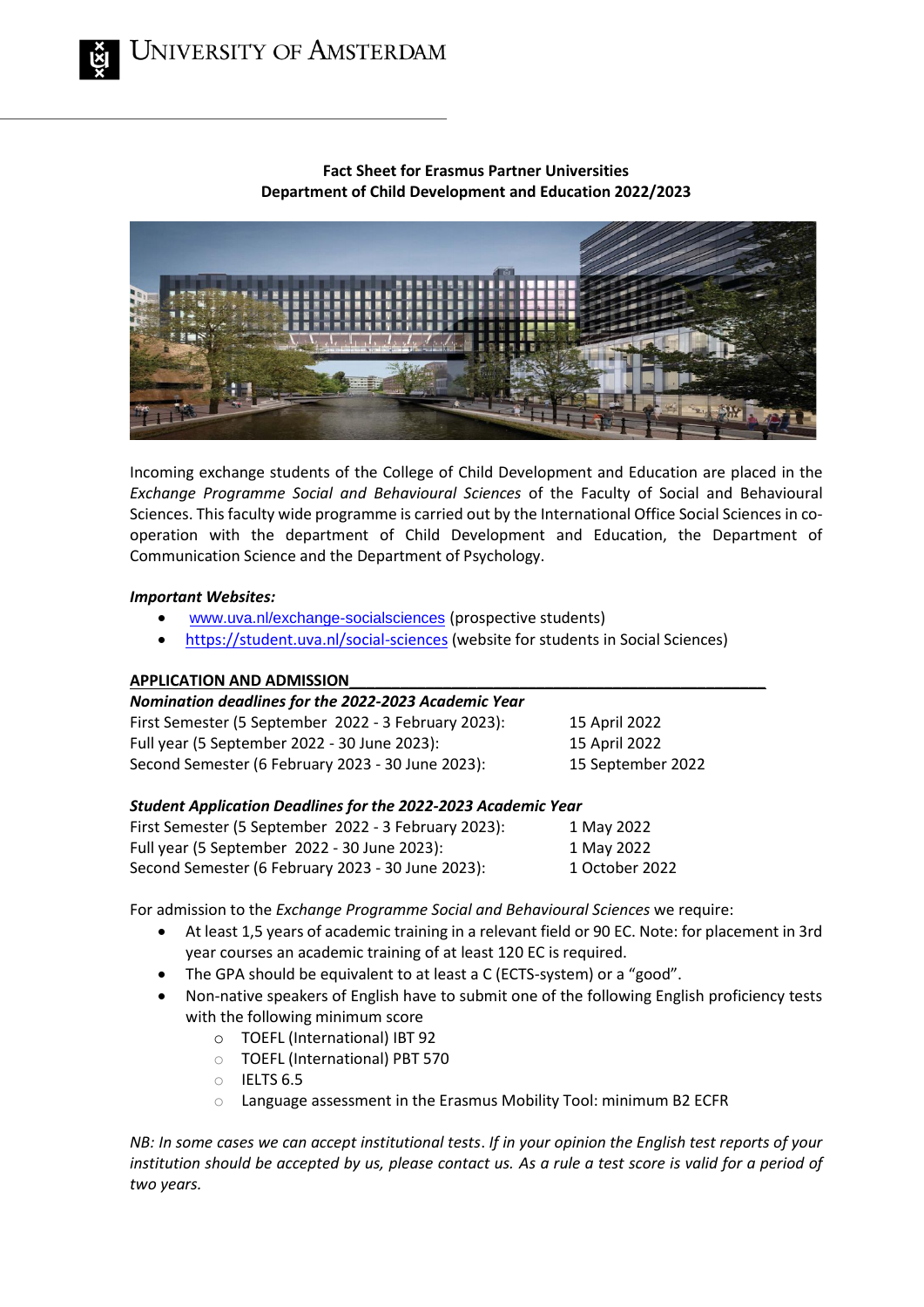#### *Application Procedure*

- 1) We are using a nomination and application portal. You are kindly requested to nominate your selected students by using the information and the link to the UvA system that has been sent to you by email.
- 2) After having nominated your students, you will receive an email with a confirmation of your nomination(s).
- 3) After checking your nomination(s) your students will receive an email with instructions:
	- To activate their University of Amsterdam account.
	- To log in to the University of Amsterdam's application portal and to submit their application.
	- They will be asked to upload a photocopy of the identity page of their passport, their transcript and – if applicable – their English language test result.
- 4) For non-native speakers of English: the official English test report can come in later (sent to us directly by the testing organization), but at the latest on Friday 5 August 2022.

Students will be informed on their acceptance within 4 weeks after the application deadline.

#### **ACADEMIC INFORMATION\_\_\_\_\_\_\_\_\_\_\_\_\_\_\_\_\_\_\_\_\_\_\_\_\_\_\_\_\_\_\_\_\_\_\_\_\_\_\_\_\_\_\_\_\_\_\_\_\_\_\_\_\_**

| Academic calendar:     |                                    |
|------------------------|------------------------------------|
| <b>First semester:</b> | 5 September 2022 - 3 February 2023 |
| First Block:           | 5 September - 28 October           |
| Second Block:          | 31 October – 23 December           |
| Third Block:           | 9 January - 3 February             |
| Second semester:       | 6 February 2023 - 30 June 2023     |
| First Block:           | 6 February - 31 May                |
| Second Block:          | 3 April - 2 June                   |
| Third Block:           | $5$ June $-30$ June                |

#### *Courses*

Courses are mainly 6 ECTS (one block, 8 weeks) or 12 ECTS (two blocks, 16 weeks) and are mostly offered in the first two blocks of the semester. Students are expected to take a minimum of 24 ECTS per semester. A maximum of 36 ECTS per semester is allowed but not recommended since this is a very high workload for 16 weeks.

Students are expected to have an appropriate background in the field they choose. Most of the English taught courses are year 3 courses (final bachelor year); next to these courses there are some courses on a more introductory level as they serve as starting course in one of the minors. Next to these courses, students are allowed to register for a maximum of 2 courses at another faculty, for example from the *Exchange Programme - Humanities*, with whom the Faculty of Social and Behavioural Sciences collaborates.

Placement in courses is in all cases dependent on the background of students and on places available. Students are strongly advised to have alternatives at hand during course registration. Changes in course registration after the course registration period will not be possible. When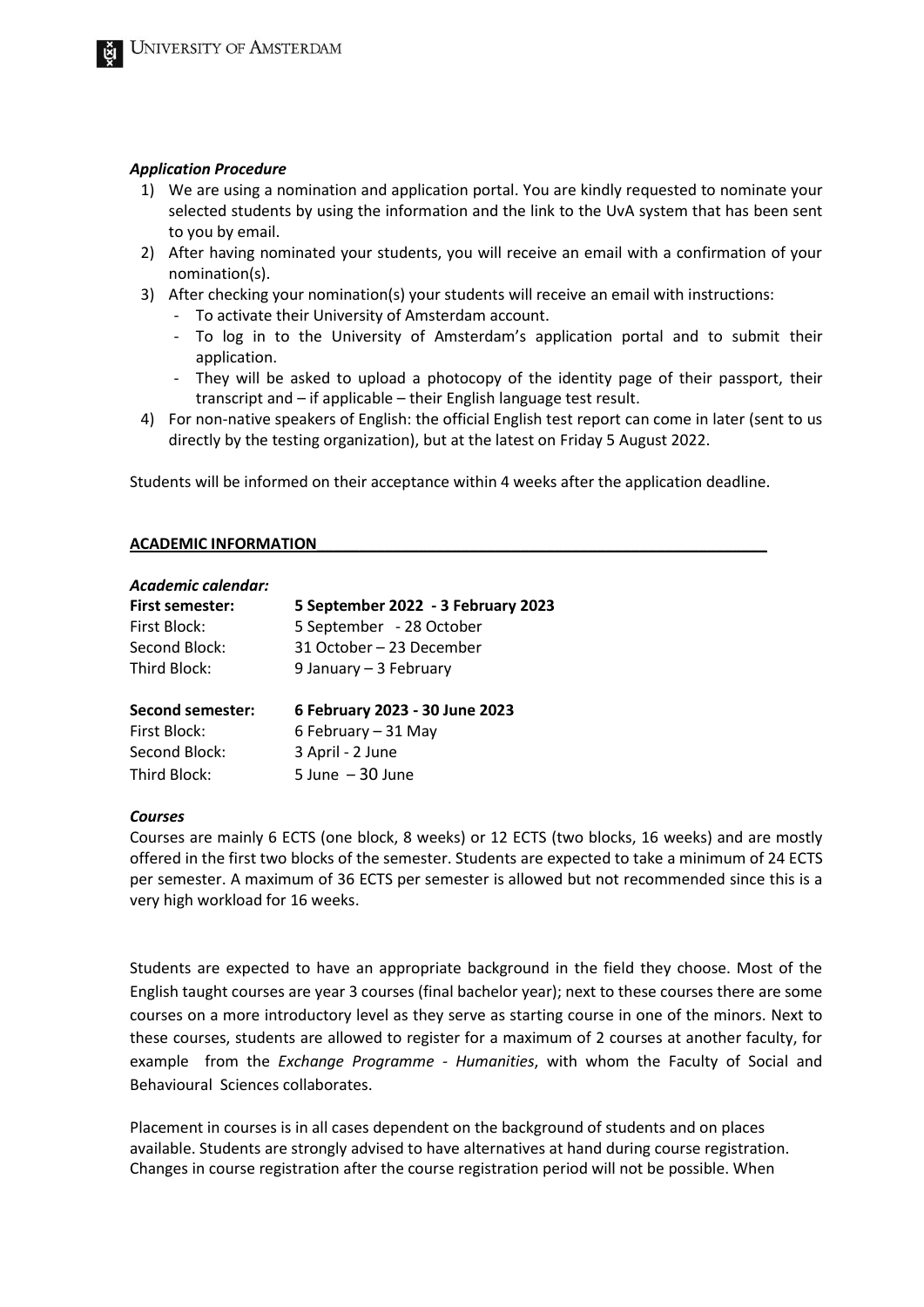placement in courses of their choice is not possible we discuss options with the students individually.

The courses offered in the *Exchange Programme Social and Behavioural Sciences* are organized around the following research priority areas and research focus points:

| <b>Child Development and Education</b><br>Anthropology of the body<br>Anthropology of religion<br>Political anthropology<br>Anthropology of economy and<br>ecology<br>Courses about a wide variety of<br>regions<br><b>Communication and Society</b><br>Economic and financial geography<br>Environmental geography and<br>planning<br>Political Geography<br><b>Urban Studies</b><br>International development Studies<br>Global Health, Care and Society<br><b>Global Migration</b><br><b>Urban Studies</b><br>Conflict studies<br><b>Gender &amp; Sexuality studies</b><br><b>International Relations</b><br>Social Interactions and<br>Interdependencies | Power, Culture, Identity<br>$\bullet$<br>Society, Social Action and Inequality<br>$\bullet$<br><b>Culture and Structure</b><br>$\bullet$<br>Political Economy<br>$\bullet$<br><b>Public Policy and Governance</b><br>$\bullet$<br><b>Comparative Politics</b><br>$\bullet$<br><b>Political Theory</b><br>$\bullet$<br><b>Middle Eastern Studies</b><br>$\bullet$<br><b>European Politics and Global Change</b><br>$\bullet$<br>Work and Organisational Psychology<br>$\bullet$<br><b>Brain and Cognition</b><br>$\bullet$<br>Social Psychology<br>$\bullet$<br><b>Psychological Methods</b><br>$\bullet$<br>Clinical Developmental Psychology<br>$\bullet$<br><b>Clinical Psychology</b><br>$\bullet$<br>Intersectionalities (class, race, gender<br>$\bullet$<br>& sexualities)<br>Urban Places & Social Problems<br>$\bullet$<br>Migration & Citizenship<br>$\bullet$<br>Health & Society<br>$\bullet$<br><b>Education &amp; Work</b><br>$\bullet$<br><b>Globalising Cultures</b><br>$\bullet$ |
|--------------------------------------------------------------------------------------------------------------------------------------------------------------------------------------------------------------------------------------------------------------------------------------------------------------------------------------------------------------------------------------------------------------------------------------------------------------------------------------------------------------------------------------------------------------------------------------------------------------------------------------------------------------|--------------------------------------------------------------------------------------------------------------------------------------------------------------------------------------------------------------------------------------------------------------------------------------------------------------------------------------------------------------------------------------------------------------------------------------------------------------------------------------------------------------------------------------------------------------------------------------------------------------------------------------------------------------------------------------------------------------------------------------------------------------------------------------------------------------------------------------------------------------------------------------------------------------------------------------------------------------------------------------------------|
|--------------------------------------------------------------------------------------------------------------------------------------------------------------------------------------------------------------------------------------------------------------------------------------------------------------------------------------------------------------------------------------------------------------------------------------------------------------------------------------------------------------------------------------------------------------------------------------------------------------------------------------------------------------|--------------------------------------------------------------------------------------------------------------------------------------------------------------------------------------------------------------------------------------------------------------------------------------------------------------------------------------------------------------------------------------------------------------------------------------------------------------------------------------------------------------------------------------------------------------------------------------------------------------------------------------------------------------------------------------------------------------------------------------------------------------------------------------------------------------------------------------------------------------------------------------------------------------------------------------------------------------------------------------------------|

Updated programme information and course descriptions are available in the [Course catalogue](https://studiegids.uva.nl/xmlpages/page/2020-2021-en/search-programme/programme/6234) after June 1.

Transcripts will be sent to the home institution within 5 weeks after the end of the semester. Our grading table is available [here.](https://student.uva.nl/en/content/az/grading-scheme/grading-scheme.html)

# PRACTICAL INFORMATION

*General information for incoming students, including Visa and Insurance information:* [http://www.uva.nl/en/education/other-programmes/exchange/practical-matters/practical](http://www.uva.nl/en/education/other-programmes/exchange/practical-matters/practical-matters.html)[matters.html](http://www.uva.nl/en/education/other-programmes/exchange/practical-matters/practical-matters.html)

# *Students with disabilities*

Students with disabilities are advised to contact the International Office at an early stage in the admission process. Information on services provided by the University of Amsterdam is available at [https://www.uva.nl/en/education/other-programmes/exchange/practical-matters/disability-or](https://www.uva.nl/en/education/other-programmes/exchange/practical-matters/disability-or-chronic-illness/disability-or-chronic-illness.html)[chronic-illness/disability-or-chronic-illness.html](https://www.uva.nl/en/education/other-programmes/exchange/practical-matters/disability-or-chronic-illness/disability-or-chronic-illness.html)